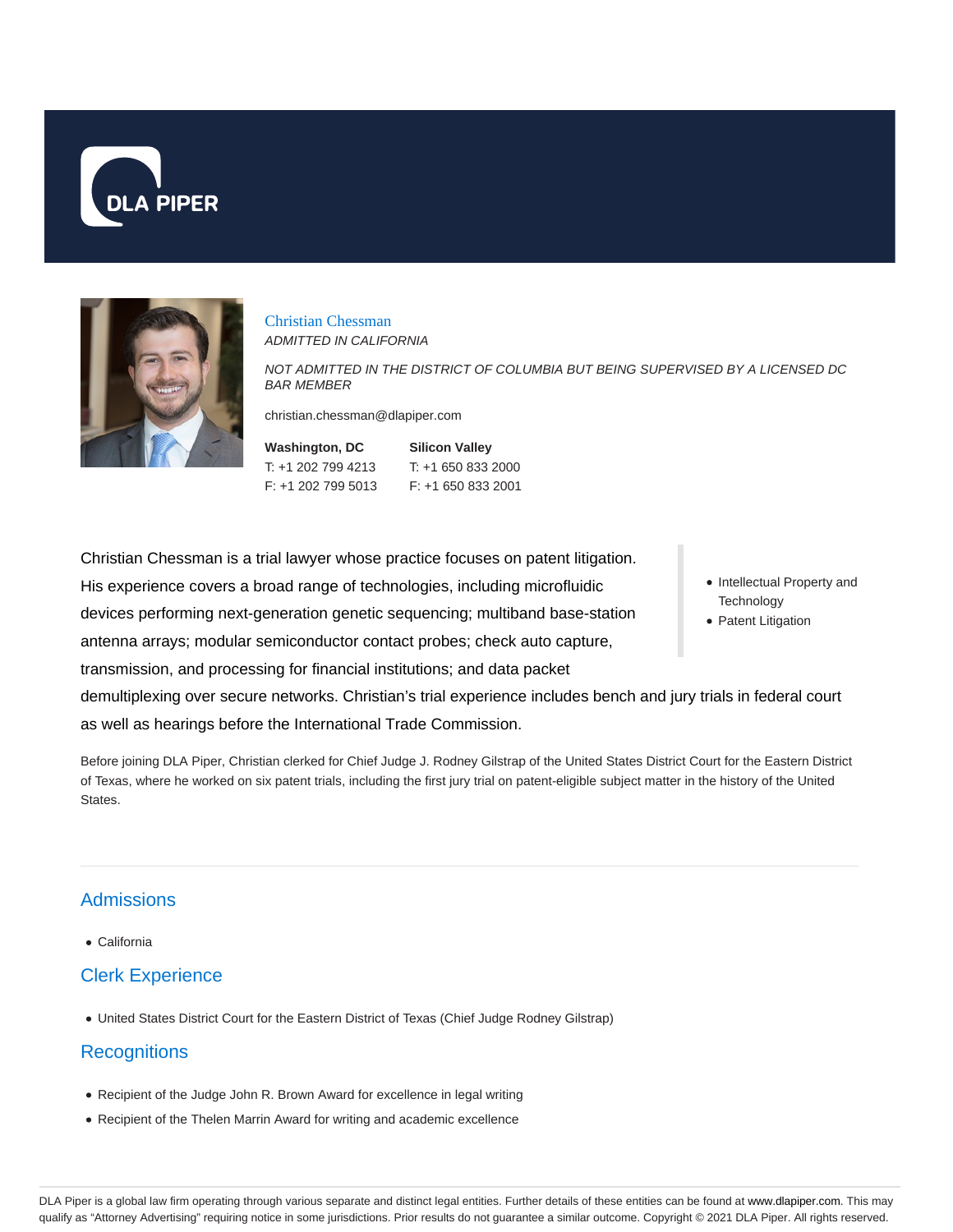- Recipient of the Aldo J. Test Award recognizing excellence in writing on topics of law and technology
- Director, McBaine Honors Moot Court
- Editor-in-Chief, Berkeley Technology Law Journal
- Articles Editor, California Law Review
- Academic Chair, Middle Eastern Law Students Association
- American Jurisprudence Award—Contract Law; Criminal Law; Patent Litigation I; Administrative Law; Forensic Evidence; Cybercrime

### **Education**

- J.D., University of California, Berkeley, School of Law Order of the Coif
- B.A., University of Florida magna cum laude

### **Courts**

United States District Court for the Eastern District of Texas

### INSIGHTS

### **Publications**

**Supreme Court Corner**

September 2021 The Court chose to enhance the Director's power to review PTAB decisions directly.

#### **Supreme Court Corner**

June 2021 The issue at hand in Unicolors v. H&M turns on a question of inaccuracies in the copyright registration certificate.

**Trial by eligibility**

June 2021 In the history of the United States, every single jury trial on patent eligibility under 35 U.S.C. § 101 has resulted in a defense verdict.

#### **Supreme Court Corner**

30 March 2021

Numerous amici in American Axle urge the Supreme Court to take the case; update on USPTO v. Booking.com.

#### **The Pharmaceutical Corner**

30 March 2021

DLA Piper is a global law firm operating through various separate and distinct legal entities. Further details of these entities can be found at www.dlapiper.com. This may qualify as "Attorney Advertising" requiring notice in some jurisdictions. Prior results do not guarantee a similar outcome. Copyright © 2021 DLA Piper. All rights reserved.